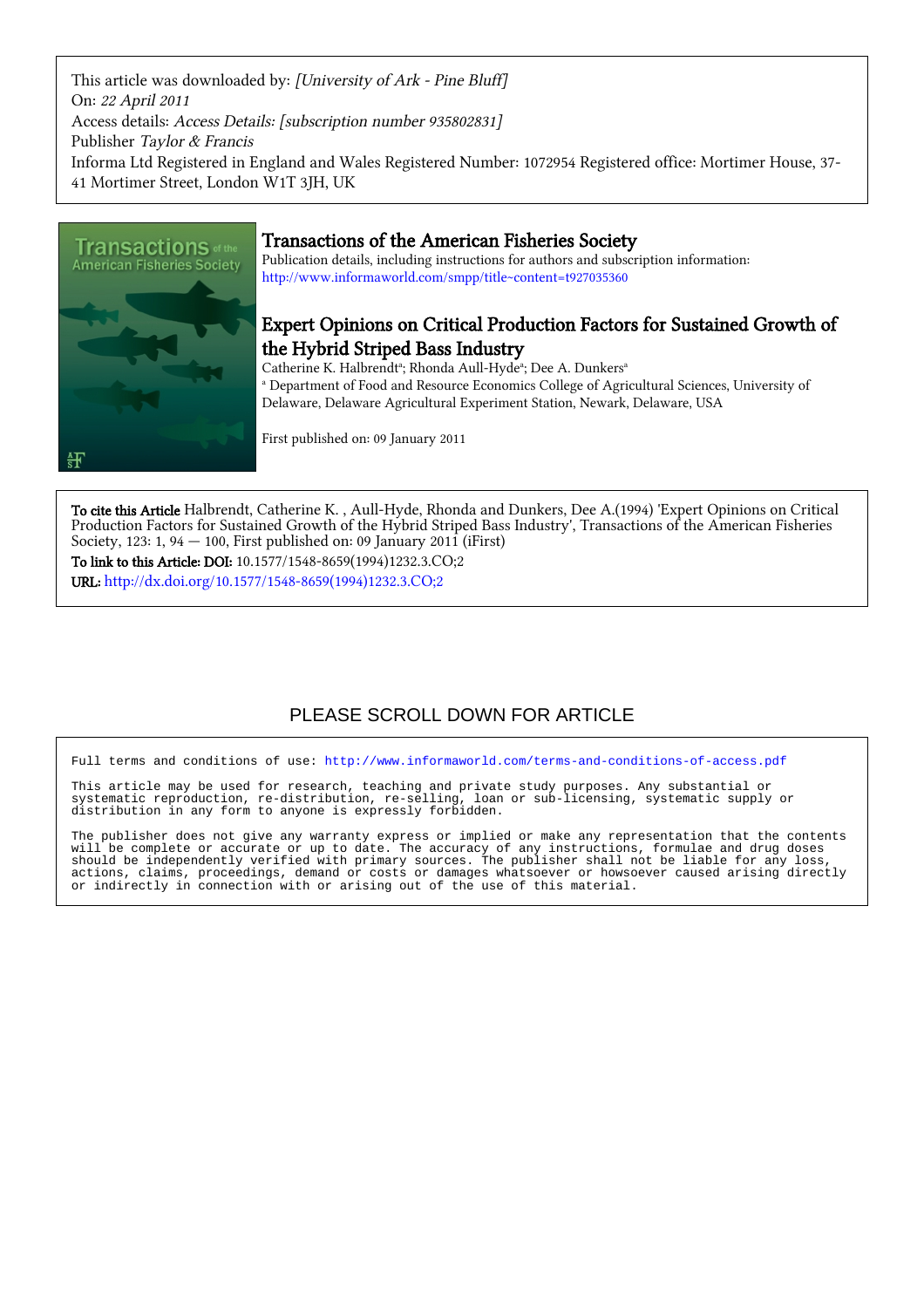# **Expert Opinions on Critical Production Factors for Sustained Growth of the Hybrid Striped Bass Industry**

CATHERINE K. HALBRENDT, RHONDA AULL-HYDE, AND DEE A. DUNKERS

*Delaware Agricultural Experiment Station, Department of Food and Resource Economics College of Agricultural Sciences. University of Delaware Newark, Delaware 19717-1303, USA*

*Abstract.—Aside* from regulatory or technological impediments, economic factors can inhibit sustained growth of the aquaculture industry. Expert opinions were solicited regarding economic constraints within the production infrastructure of the emerging U.S. aquaculture industry for hybrid striped bass (progeny of crosses between striped bass *Morone saxatilis* and other *Morone* species) that are potential impediments to sustained growth of the industry. Respondents' experience levels and response variability were considered in the interpretation of survey responses. Closed high-density production systems, insurance coverage, and public and private financing were judged by experts as those production factors that are most prohibitively expensive, under current economic conditions, for sustained growth of the hybrid striped bass industry.

The potential for aquaculture in the face of static wild-stock fisheries is evident from statistics on fish consumption. Though the U.S. per capita consumption of seafood declined slightly in recent years, domestic production increased because of declining imports and stagnant domestic landings. In recent years, U.S. consumers have been eating less red meat and more poultry, pork, and finfish. Among the aquacultural finfish, production of hybrid striped bass (HSB: Crosses of striped bass *Morone saxatilis* and other *Morone* species) is growing rapidly, although still considered small relative to the production of other species. From 1990 to 1992, production of HSB increased about 460% from 0.7 million kilograms to about 3.2 million kilograms (USDA 1992).

Such early surges in an industry's growth do not necessarily dictate long-term sustained growth. The enthusiasm of aggressive entrepreneurs to enter and expand production in fast-growing industries can often surpass the ability of input markets and production infrastructures to respond effectively to newly created demand. Relative to the industry for channel catfish *Ictalurus punctatus,* which has experienced a sustained growth rate of 14% during the last 5 years, the HSB aquaculture industry is not mature and is not well established. This newly emerging industry' is at a potentially critical growth junction point. Present constraints within the industry's production infrastructure can impede long-term continual sustained growth of the industry.

This study focused on the identification of economic factors, rather than regulatory or technological factors, that potentially constrain sustained growth of the emerging HSB aquaculture industry. Specifically, we addressed the question of which production inputs and support services essential to an aquaculture enterprise are not economically feasible given the current technologies or financial resources. Identification of such items will help both producers and policy makers remove economic barriers to the continued growth of the HSB aquaculture industry.

## **Data Collection and Survey Administration**

A survey was designed and conducted to elicit opinions from experts concerning 32 essential production input and support services vital to the growth of four aquaculture industries: catfish, trout, HSB, and tilapia. This study focused on HSB aquaculture, although the survey covered four species, because it is an emerging growth industry, unlike those for catfish and trout. Tilapia production in the United States is an emerging industry; however, the number of respondents reporting on tilapia was extremely low. The 32 items on the survey were selected based on knowledge of HSB production and a review of past studies on aquaculture. Restricted or limited access to any one of these 32 production items could inhibit sustainable growth of the industry. The 32 items were subdivided into the following nine categories: land, production systems, production inputs, maintenance and information services, marketing services, leases and permits, financing, research and agricultural extension services, and industrial organizations. A complete categorization of all 32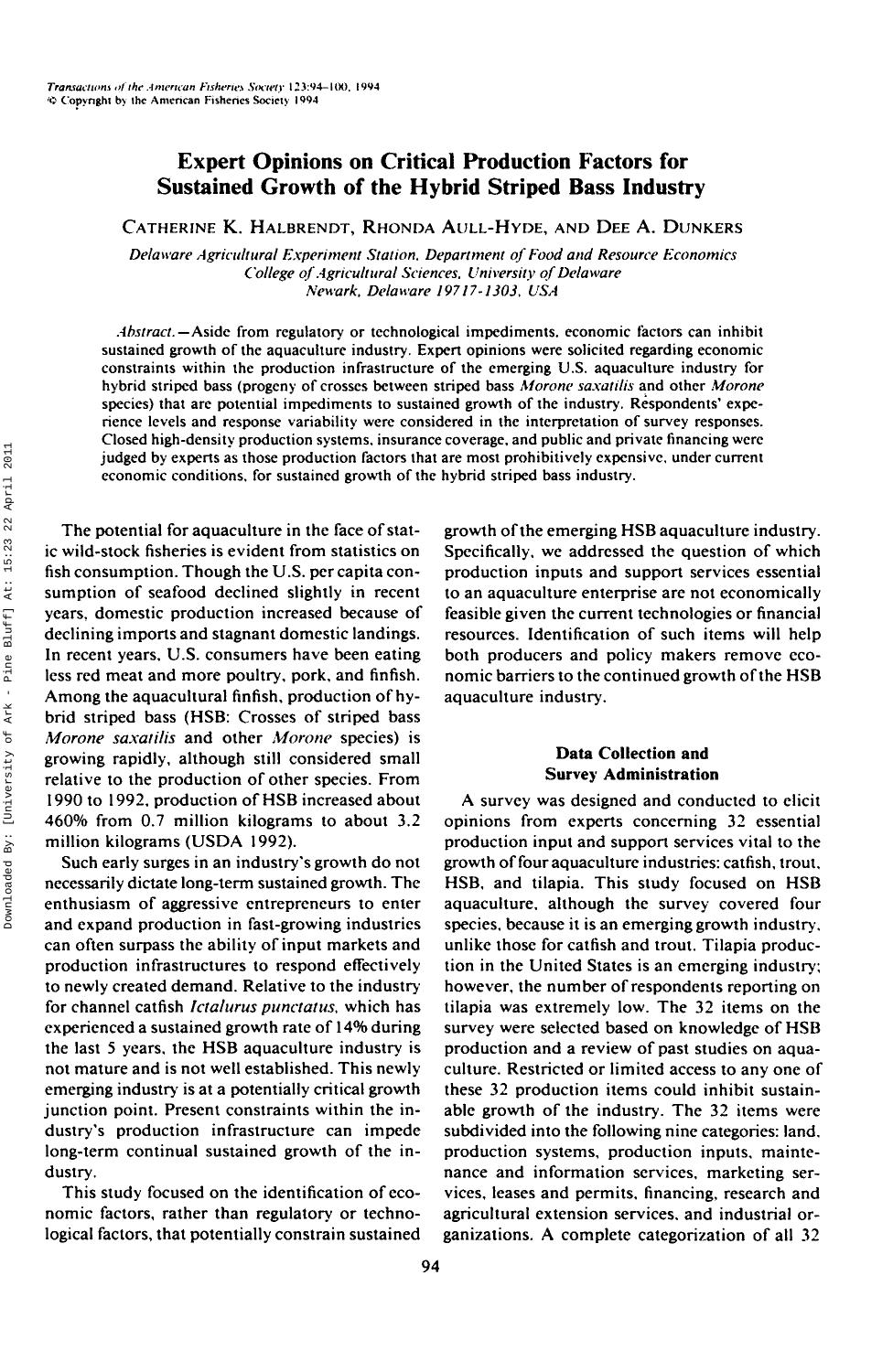items is given in the Appendix. A copy of the complete survey is available upon request.

The targeted survey group consisted of aquaculture producers, academics, state and federal administrators, and industry analysts, all from the United States. Their names were published in membership listings of fisheries trade or professional associations. Initially, 950 people were contacted to solicit their willingness to participate in the study. This initial solicitation also requested information on years of experience, degree of familiarity with the four aquacultural species, years of education, and occupation. Of the 950 people contacted, 184 agreed to participate in the study. Because the membership listing did not identify the person's specialty area, nonrespondents may not have been familiar with the species of the study or with aquaculture in general.

Of the 184 people who agreed to participate, only those reporting to be most familiar or somewhat familiar with a particular species were selected to participate. Seventy-four of those willing to participate were either most familiar or somewhat familiar with the MSB industry, and these respondents were selected to participate in the HSB study. Of the 74 surveys sent, 61 were returned. Respondents were distributed regionally as follows: 22 were from the Northeast, 6 from the North-Central, 32 from the South, and 1 from the Western region. Northeastern respondents averaged 5.7 years of experience, North-Central respondents averaged 9.8 years. Southern respondents averaged 6 years, and the lone respondent from the Western region had 15 years of experience. The states comprising each region were based on the U.S. Department of Agriculture regional Aquaculture Center delineation. Forty respondents had postgraduate education, seven had some college training, and two had completed high school (not all respondents provided these data). Occupations of the respondents were diverse: geneticists, pathologists. disease specialist, marketing specialists, engineers, extension personnel, administrators, wholesalers, retailers, bankers, producers, and economists.

In the survey, respondents were asked to evaluate the 32 production and service items according to the degree to which they felt the items were economically feasible for producing HSB. Specifically, the respondents were asked to rate, on a 1 -to-9 scale, the economic feasibility of each item. The survey specifically defined economic feasibility of an item as feasibility of obtaining or using an item, given available financial resources. Economic infeasibility can occur due to excessive costs of either procurement or operation. For example, land may be too expensive to purchase. Closed high-density production systems may be affordable but too expensive to operate. The survey also provided standardized interpretations for each rating. For example, a rating of 1 was defined as "definitely obtainable, usable with available financial resources." A rating of 3 was "costly to obtain or use with available financial resources." A rating of 5 was "very costly to obtain or use with available financial resources." A rating of 7 was "nearly impossible to obtain or use with available financial resources." A rating of 9 was "too costly to obtain or use with current financial resources."

Given the 61 completed surveys, responses were analyzed by considering two factors: (1) experience level of each respondent and (2) variability of each item's ratings across all respondents. These two factors were considered simultaneously to assess the economic feasibility of each item. The rationale for considering respondents' experience levels and rating variability and the methodologies used to incorporate these two factors are presented in the next section.

#### **Analytical Methods**

Raw survey data can be misleading due to varying experience levels of respondents and high variability within respondents' ratings. First, in the case of this survey, respondents' levels of expertise varied dramatically although each respondent had reported to be at least somewhat familiar with HSB. Thus, opinions from respondents with more expertise received more consideration (more weight) than opinions from respondents with less expertise. Second, variability of respondents' ratings of a particular item reflected the degree of consensus among respondents regarding the economic feasibility of that item. Because respondents encompassed diverse professions, respondents' perceptions regarding economic feasibility of items were subject to high degrees of variability. For example, a banker's opinion regarding the economic feasibility of private financial sources for HSB production may differ substantially from a producer's opinion regarding this item. Conceptually, a mean rating of an item with low rating variability should be viewed as a more credible assessment (i.e., has more group consensus) of that item's actual economic feasibility than a mean rating of an item with a higher rating variability.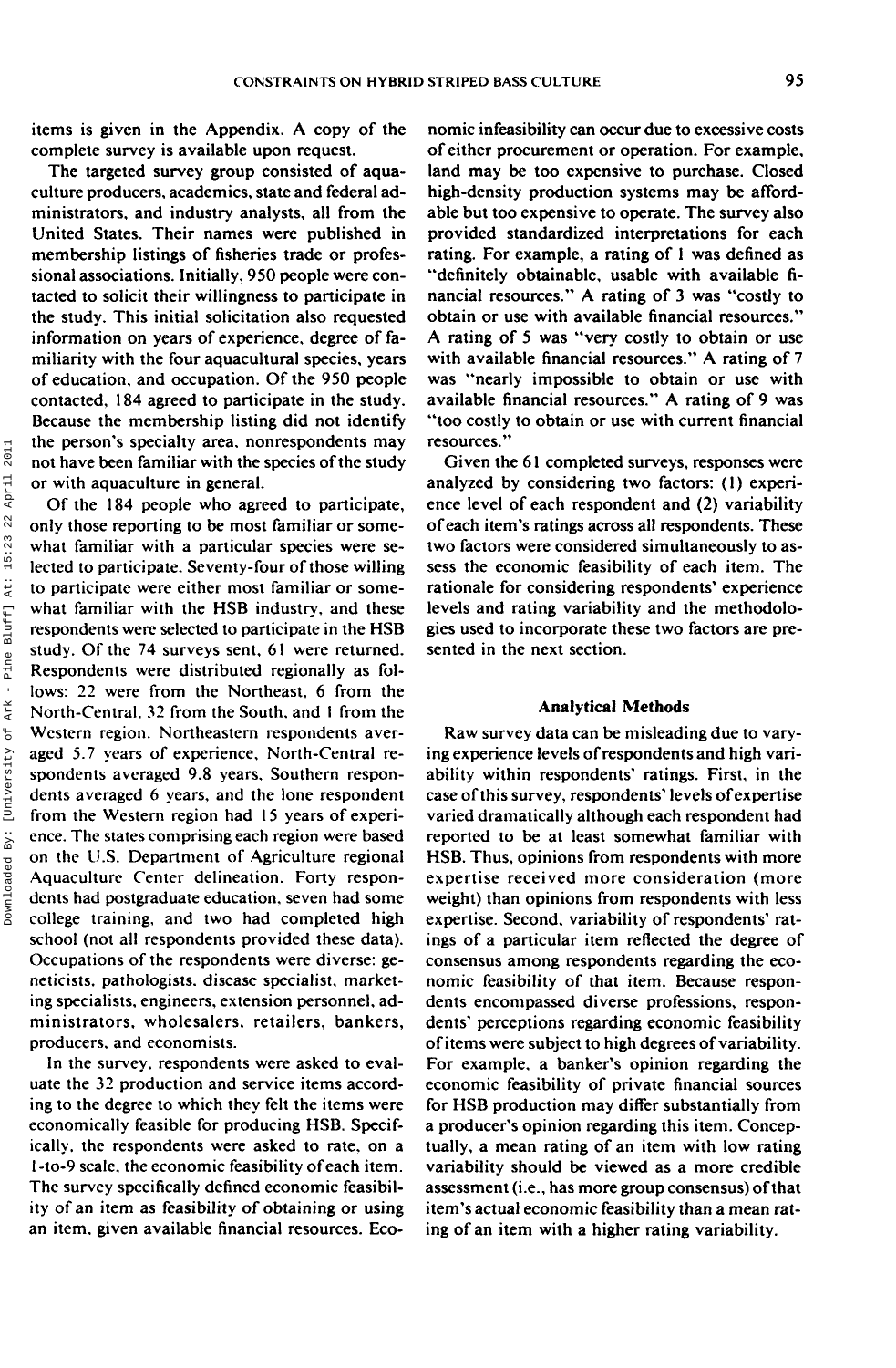## *Derivation of the Experience-Based Weighting Function*

Adjustment of survey responses for respondents' experience levels was incorporated through the derivation of an experience-based weighting function. We assumed that years of experience with HSB is a suitable proxy for expertise level, and we derived a weighting function that adjusts each rating according to the respondent's years of experience:

$$
W_i = F(X_i), \qquad 0 \le W_i \le 1, \tag{1}
$$

where  $W_i$  specified the weight given to the response of respondent  $i$  and  $X_i$  denoted years of experience for respondent  $i$  with HSB aquaculture. The  $F(X_i)$  was specified such that  $W_i = 0$  indicated that respondent  $i$  had absolutely no expertise with HSB aquaculture and  $W_t = 1$  indicated that respondent  $i$  had maximum expertise with HSB aquaculture.

The specific functional form for equation (1) was specified by modifying the traditional learning curve function to determine the functional form for  $W<sub>i</sub>$ . The general specification of the traditional unit learning curve (also known as an experience curve) equation was

$$
Z_i = C(i) \frac{\log_c b}{\log_c 2}, \qquad i \geq 1, \tag{2}
$$

where *C* is the time (cost) required to produce the first unit,  $i$  is the unit number,  $b$  is the rate of learning as a percentage, and  $Z_i$  is the time (cost) required to produce the  $i$ th unit. Equation (2) is a monotonically decreasing function of  $i$ . Without loss of generality, we can assume  $C = 1$  such that  $Z_1 = 1$ .

Given the functional form defined in equation (2),  $Z_i$  (time or cost) decreases by  $(1 - b)\%$  as cumulative production output doubles. This specification of a learning curve has been used extensively to model overall organizational learning as well as time and cost reductions associated with production of homogenous units (Chase and Aquilano 1989:516). Meredith and Camm (1989) justified the use of the learning curve for measuring overall learning effects associated with the implementation of advanced manufacturing technologies. They emphasized that learning occurs throughout all supporting operations and technologies within an industry due to synergistic effects. This synergistic theory of Meredith and Camm (1989) suggests that experience curves are appropriate in modeling learning effects not only

within production operations of aquaculture but also within other support operations such as financing, marketing, and agricultural extension services. It is for this reason that the above form of the learning curve is used as the basis for developing the experience-based weighting function to adjust respondents' ratings for varying expertise levels. Due to an assumed relationship between knowledge and experience of respondents in aquacultural enterprises, the functional form for the learning curve  $Z_i$  in equation (2) was modified under the following conditions: (1) if  $X_i = 0$ , then  $F(0) = A$ , indicating that ratings for a respondent with zero years of HSB aquacultural experience were given weight A, where  $0 \leq A \leq 1$ ; (2) if  $i =$ *m*, then  $F(X_m) = 1$ , indicating that respondent *m* had the maximum number of years of experience in the HSB industry among all respondents in the respondent pool.

Enforcement of condition (1) generated the following modified form of equation (2):

$$
W_i = F(X_i)
$$
  
= A + 1 - (X<sub>i</sub> + 1)  $\frac{\log_e b}{\log_e 2}$ ,  $X_i \ge 0$ . (3)

From equation (3), the learning percentage rate parameter *b* was derived by enforcing the second condition. Setting  $F(X_m) = 1$  and solving for *b* yields

$$
b = \exp\left[\frac{(\log_e 2)(\log_e A)}{\log_e (X_m + 1)}\right].
$$
 (4)

With equation (4), equation (3) was expressed as

$$
W_i = F(X_i) = A + 1 - (X_i + 1) \frac{\log_e A}{\log_e (X_m + 1)}.
$$
 (5)

The final experience-based weighting function was defined by equation (5).

Condition 1 implies that ratings for respondents with no experience in aquaculture received weight  $A$  ( $0 \le A < 1$ ). For this study, the value of *A* was assumed to be 0.40. The rationale for this assumption lies in a study reported by Rogers and Shoemaker (1971:130). The opinions of a survey respondent claiming zero years of direct experience with HSB aquaculture production were not completely discounted (i.e., not assigned a weight of zero). Rogers and Shoemaker (1971) reported that even personnel in agricultural support operations who had no actual direct experience in agricultural production still displayed some degree of awareness and knowledge of agricultural production. The value of  $A = 0.40$  is estimated from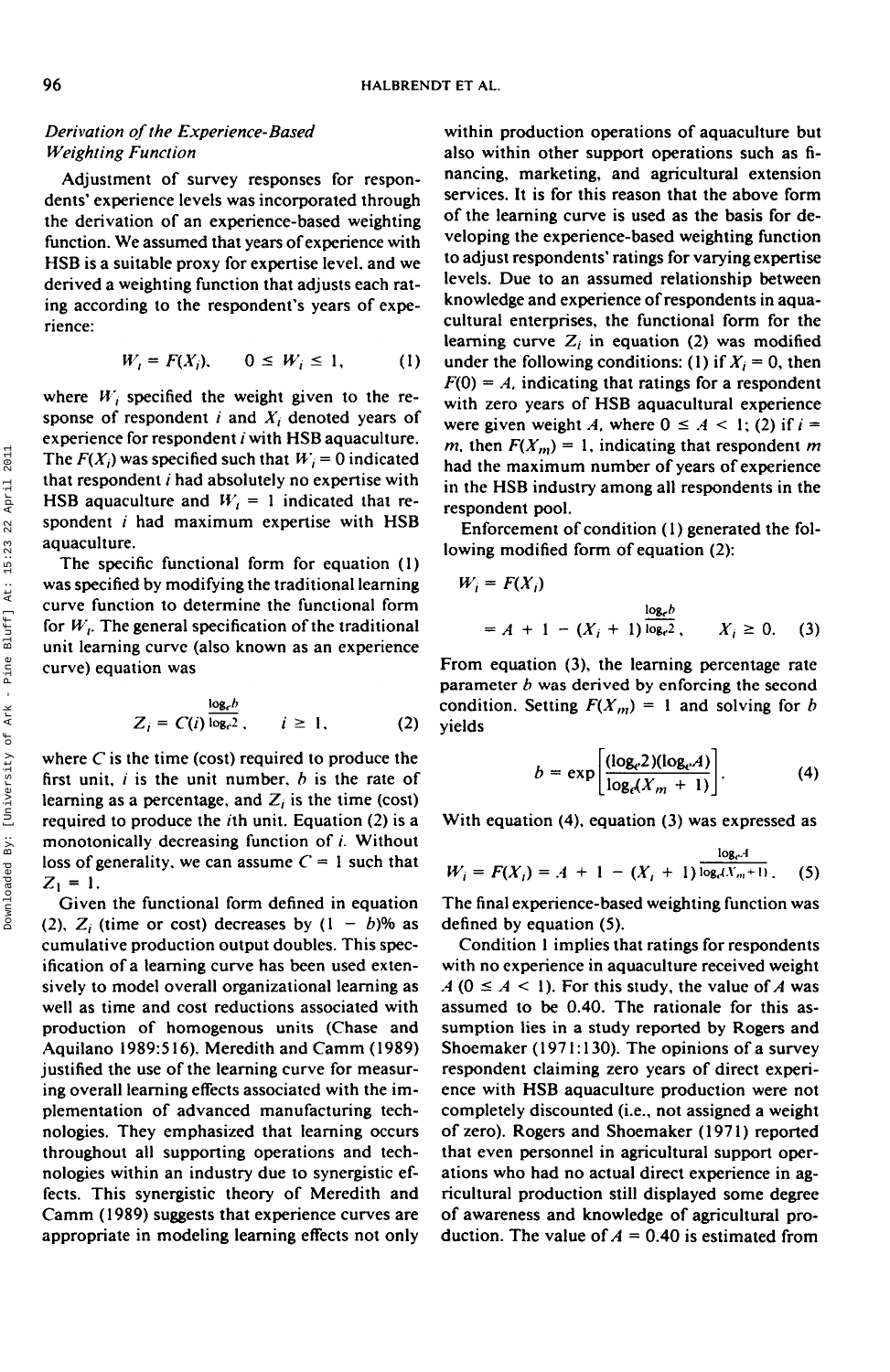

FIGURE 1.—The weighting function for  $A = 0.4$  and  $X_m = 15$ .

a "rate of awareness knowledge" curve reported by Rogers and Shoemaker (1971). Figure 1 illustrates the weighting function,  $W_i$ , for input parameters  $A = 0.40$  and  $X_m = 15$  years.

Let  $R_{ij}$  denote the actual rating of item  $j$  by respondent  $i$  and  $M_i$  denote the experienceweighted mean rating, across all respondents, for item  $j$ . With experience-based weights  $(W<sub>i</sub>)$  determined by equation (5),  $M_i$  is defined as

$$
M_j = \frac{\sum_i W_i R_{ij}}{\sum_i W_i}.
$$
 (6)

Equation (6) determined a weighted mean rating for each item, averaged over all survey respondents, each respondent's rating being adjusted according to years of experience in HSB aquaculture.

#### *Derivation of the Mean-Variance Function*

Rating variability of an item reflects the degree of similarity of the respondents' ratings. Low variability indicates similar opinions among the respondent pool (i.e., more consensus) regarding economic feasibility of an item; high variability indicates divergent opinions (less consensus). For example, suppose item A had a weighted mean rating of 6.0 and an associated rating variability of 1.5. Item B had a weighted mean rating of 6.5 and an associated rating variability of 2.5. Although item B had the higher weighted mean rating, item A had lower variability. Essentially, group

consensus regarding the mean rating of item A was stronger than group consensus regarding the mean rating for item B. How does a survey analyst systematically assess both the weighted means and variability of ratings for each item to ultimately determine the more economically constraining item?

Simultaneous consideration of an item's weighted mean rating and the item's rating variability was facilitated through a mean-variance function. Let var<sub>i</sub> denote the variance of the respondents' actual ratings (i.e., the variance of the  $R_{ij}$  values). From equation (6), a mean-variance function for item  $j$ , denoted  $MV_j$ , was defined as

$$
MV_j(\lambda) = M_j - \lambda var_j, \qquad (7)
$$

where  $\lambda$  represented the relative importance of rating variability (i.e., the importance of consensus within the respondent pool relative to the weighted mean rating) as judged by a survey analyst. The second term in equation (7)  $(-\lambda var_i)$  penalized those items with high rating variability (i.e., wide diversity of opinion) about the weighted mean rating. High MV measures, therefore, implied a high potential for economic infeasibility.

Lambda  $(\lambda)$  represented a subjective weight, as assigned by a survey analyst, that indicated the analyst's judgment concerning the importance of rating variability relative to the weighted mean rating. That is,  $\lambda$  represented the degree of importance, as judged by the analyst, of nonconsen-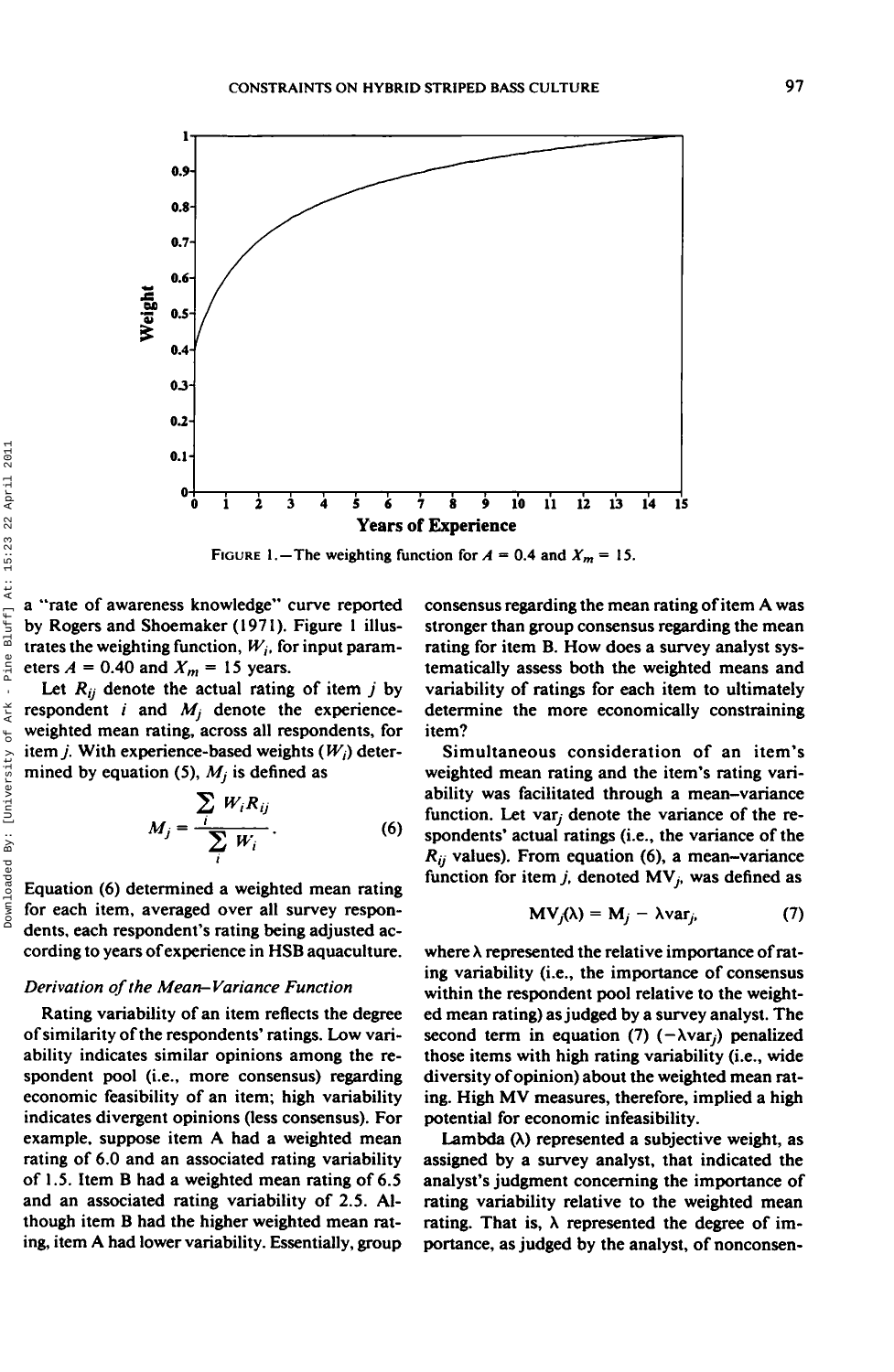### 98 **HALBRENDT ET AL.**

TABLE 1. —Mean-variance values for production inputs and support services judged to be economically constraining to ihe hybrid striped bass industry. Parentheses denote the item's ranking in the list of top 10 critical items.

|                              | Consideration of rating variability |                        |                           |                         |  |
|------------------------------|-------------------------------------|------------------------|---------------------------|-------------------------|--|
| ltem                         | Zero<br>$\lambda = 0$               | Low<br>$\lambda = 0.2$ | Medium<br>$\lambda = 0.6$ | High<br>$\lambda = 0.8$ |  |
| Closed production systems    | 5.51(1)                             | 4.61(1)                | 2.81(2)                   | 1.91(3)                 |  |
| Insurance                    | 5.22(2)                             | 4.32(3)                | 2.52(5)                   | 1.62(7)                 |  |
| Processing plants            | 5.16(3)                             | 4.29(4)                | 2.55(4)                   | 1.68(6)                 |  |
| Public financing             | 5.16(4)                             | 4.36(2)                | 2.76(3)                   | 1.96(2)                 |  |
| Private financing            | 4.89(5)                             | 4.22(5)                | 2.88(1)                   | 2.21(1)                 |  |
| Closed system equipment      | 4.52(6)                             | 3.71(6)                | 2.09(10)                  | 1.28(10)                |  |
| Harvest, shipping services   | 4.33(7)                             | 3.55(8)                | 1.99                      | 1.21                    |  |
| Skilled labor                | 4.28(8)                             | 3.56(7)                | 2.12(9)                   | 1.40(9)                 |  |
| Leases                       | 4.24(9)                             | 3.49(9)                | 1.99                      | 1.24                    |  |
| Buyers, brokers, wholesalers | 4.00(10)                            | 3.38(10)               | 2.14(8)                   | 1.52(8)                 |  |
| Engineering, construction    | 3.68                                | 3.19                   | 2.21(6)                   | 1.72(5)                 |  |
| Equipment, repair services   | 3.35                                | 2.96                   | 2.18(7)                   | 1.79(4)                 |  |

sus among survey respondents on item *j* relative to the experience-weighted mean rating of item *j* in identifying item *j* as a potentially economically constraining item. For example, suppose a survey analyst selected  $\lambda = 0.5$  to reflect his or her judgment concerning the importance of rating variability relative to the weighted mean rating. Because in equation (7) the implied weight on the weighted mean rating  $(M<sub>i</sub>)$  is 1, variability would carry a relative percentage weight of  $\lambda/(\lambda + 1) =$ 33% and the weighted mean rating would carry a relative percentage weight of 67%. Likewise, if a survey analyst chose  $\lambda = 1$ , variability would carry a relative percentage weight of 50%, implying that variability of ratings was equal in importance to the weighted mean rating in determining economically constraining items. In the ranking of economically constraining items, if variability of respondents' actual ratings was deemed more important than experience-weighted averages, then  $\lambda > 1$ .

In this study, rankings of items were initially performed with six  $\lambda$  values between 0 and 1 ( $\lambda =$ 0, 0,2, 0.4, 0.6, 0.8, 1.0). Lambda was bounded above by I so that the variability of respondent ratings would, at most, be deemed equally important to the experience-weighted average ratings in identifying the most economically constraining items. If  $\lambda = 0$ , variability of respondent ratings would receive absolutely no consideration in identifying the most economically constraining items. Relative rankings of the items were not significantly different for similar  $\lambda$  values. Thus, results will be reported for  $\lambda = 0$  (no consideration of variability),  $\lambda = 0.2$  (low consideration of variability),  $\lambda = 0.6$  (medium consideration of variability), and  $\lambda = 0.8$  (high consideration of variability). Those items having a mean rating of 3 or less will not be discussed; a rating of less than 3 implied that the item is obtainable given current available financial resources.

### **Results and Discussion**

Table 1 shows the mean-variance values for the four  $\lambda$  values. With considerations of varying experience level and diverse penalty weights for rating variability, the following five production items or services consistently ranked among the top eight as most economically constraining: closed highdensity production systems, insurance, processing plant services, public (federal, state) financing sources, and private financing services (banks, venture capitalists). These eight production items or services consistently included the top five most economically constraining items (out of 32 items) for  $\lambda$  values of at least 0.6 (i.e., even when relatively strong penalties for rating variability were considered). This result strongly suggests that there was a consensus among the experts that the aforementioned items were in general the most economically constraining factors to sustained growth of the HSB industry. Regional rankings varied just slightly from those reported in Table 1, generally reflecting the development stage of regional aquaculture industries. Nevertheless, each of the 8 highest-ranked items in Table 1 were among the top 10 most economically constraining, regardless of the  $\lambda$  value.

Closed high-density production systems for HSB were consistently rated the most economically constraining production input item for small to moderate  $\lambda$  values. Closed systems allow produc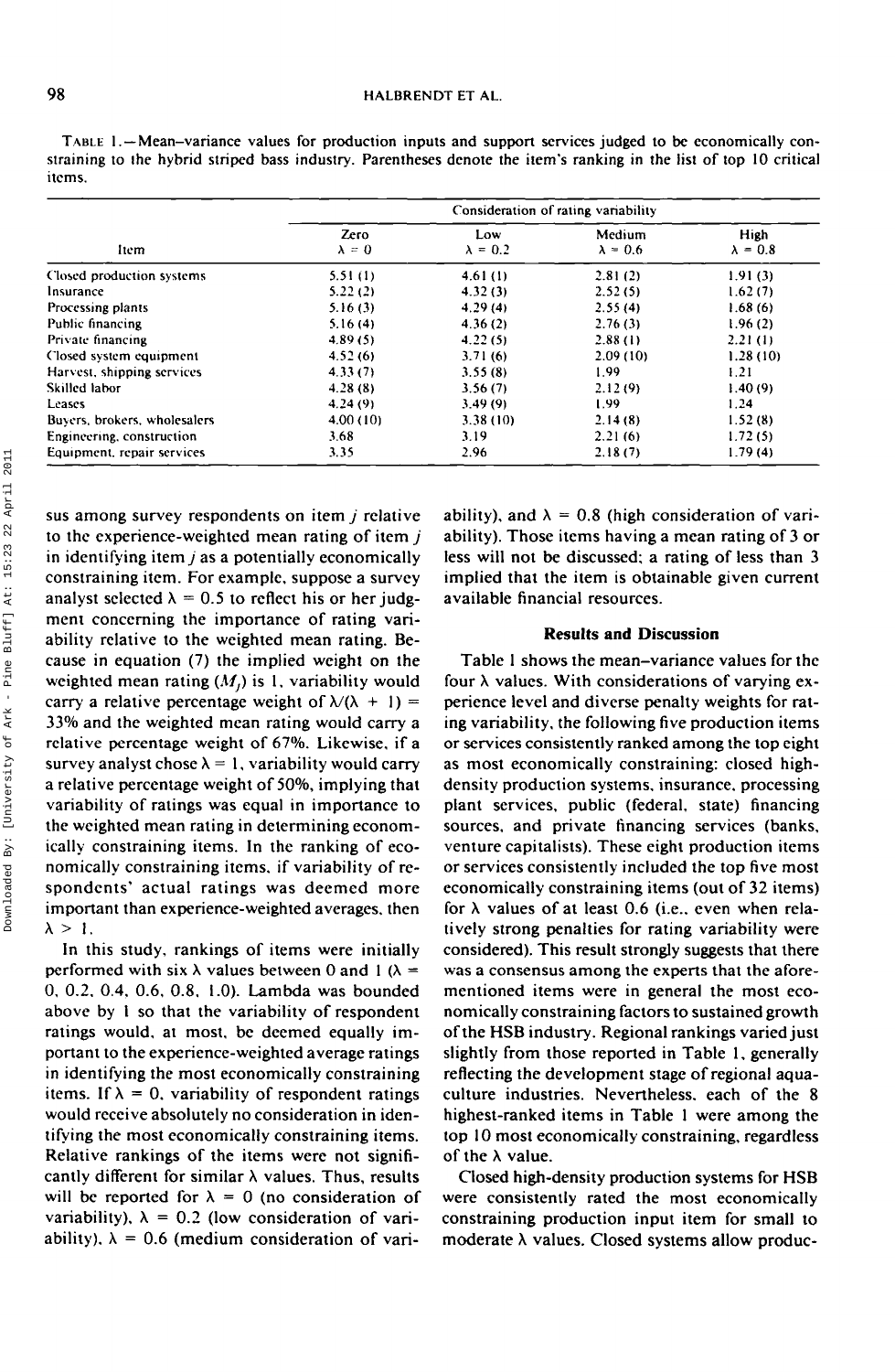tion to continue throughout the seasons in which the climate would normally prohibit outdoor production. The result implies that current technology to support closed systems, which allow for year-round production of HSB, is still economically constraining. Comments from survey respondents indicated that the current closed-system technology is technically efficient but not economically feasible given current market conditions. This constraint might not apply to pondproduced HSB. However, to provide a year-round supply of HSB, the current closed system technology is still preferred. Given the upper Mid-Atlantic and Northeast regions' close proximity to large consumption areas, economically feasible closed high-density production systems are preferable in these regions to pond production, because the warmer season is not long enough for fish to mature to market size in 1 year. If this technology becomes economically feasible, widespread adoption of closed systems within these regions will soon follow.

The high cost of insurance was also cited as a barrier to sustained growth of industry. High insurance costs reflect financial analysts' views that aquaculture ventures are still risky. These views were also apparent in respondents' ratings on the economic feasibility of public and private financing sources; both items were cited as impediments to industry growth. In particular, private financing became the most economically constraining item for  $\lambda > 0.4$ . This result indicated that consensus on this item varied among experts. In the Northeast region where HSB is an emerging industry, the costs of insurance and financing could be much greater than in other regions.

The economic feasibility of processing plant services was also perceived as a barrier to the growth of the HSB industry. For  $\lambda \le 0.4$ , the costs of processing plant services were considered by the respondents as more economically constraining. Hybrid striped bass production has been increasing rapidly. For example, in 1987 only 12 fish producers were located in Maryland, but by 1991 that number had increased to about 200, a 16-fold increase. The cost of processing plant services may not be as critical in the South as in the Northeast region, due to the established southern catfish industry. In 1989, the Northeast region had 443 processing plants compared with 657 processing plants in the Southern region (NMFS 1991). This difference was reflected in the lack of consensus on this item as an economically constraining factor.

Other factors consistently found to be somewhat economically constraining to the expansion of the HSB industry were skilled labor and buyer, broker, or wholesaler services. Most respondents believed that agricultural research stations and extension services were providing sufficient research services. Also, many physical inputs common to any aquacultural enterprise were rated as economically obtainable or usable. These inputs included feed, liquid oxygen, chemicals, fertilizers, energy or utilities, pond equipment, and unskilled labor.

Generally, the most economically constraining production inputs and services within the U.S. HSB industry were closed high-density production systems, insurance, processing plant services, and public and private financing. Depending upon the region, the relative degrees of economic constraint posed by these items varied slightly. However, regardless of region, these items were consistently rated in the 10 most economically constraining items from the 32 essential production inputs and services. Financing and insurance were cited as costly because aquaculture has not proven to be as profitable as previously predicted. In particular, for an emerging aquaculture industry such as HSB, competition is very keen not only from other species but also from improved harvest from wild fish stocks.

This study found that inputs specific to HSB production are more economically constraining than inputs currently used for other aquacultural enterprises. If the demand for HSB continues at the current rate, financing should be forthcoming and processing plant services should expand. Hybrid striped bass, like catfish, are more popular in some regions than in others. To ensure continued growth in the industry, broad-based education of and advertising to potential buyers and consumers are essential. This study indicates that economic factors, as well as technological and regulatory factors, should receive emphasis in the design of future aquacultural research efforts. As the demand for HSB continues to increase, identification of economically constraining production factors is critical to sustained growth of the HSB aquaculture industry. Perhaps the next logical step is to conduct an economic analysis to evaluate the impact on profitability of eliminating production constraints.

#### **Acknowledgments**

We thank the anonymous referees for their many perceptive and invaluable comments. We thank the Delaware Agricultural Experiment Station for